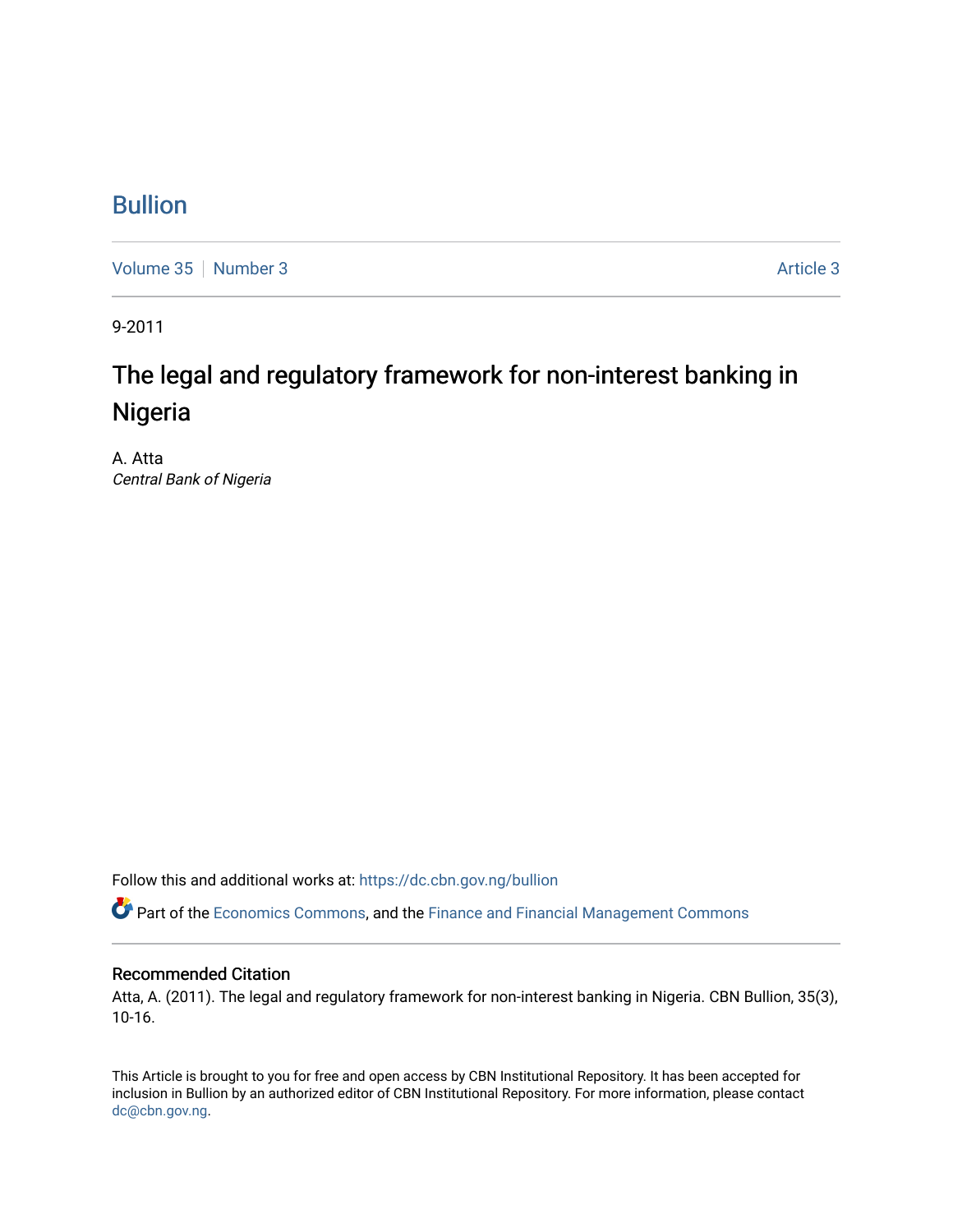

 $A.$ ATTA

#### **INTRODUCTION**

on-Interest banking is a form of banking that does not allow for the payment or receipt of interest on loans. monetary instruments or in any financial transactions. It has its origins in many world traditions and religions such as Judaism<sup>8</sup>, Christianity<sup>9</sup> and Islam<sup>10</sup>. The<br>scriptures of these three Abrahamic traditions, all perceive "interest-based" transactions as potentially exploitative and oppressive to individuals and the society as a whole. Other faith traditions such as Buddhism, Hinduism and Taoism also have provisions which govern financial transactions. Ancient western philosophers such as Plato and Socrates, also condemned the charging of interest.

It may be a surprise to some to learn that Adam Smith, despite his image as the founder of the freemarket capitalism and his general support of laissez-fair economics,

## THE LEGAL AND REGULATORY FRAMEWORK FOR NON-INTEREST BANKING IN NIGERIA

was stronaly in favour of controlling the charging of interest<sup>11</sup>. He felt that imposing an interest rate ceiling would ensure that borrowers that were likely to engage in socially beneficial investments would not be deprived of funds as a result of funds being lent to investors in high risk speculative activities, who would be willing to provide an unreaulated high risk interest rate<sup>12</sup>. The twentieth century economist John Maynard Keynes held a similar position $3$ .

 $\omega = \sigma_{\rm c}$ 

Historically, the term "usury" was coined by the Christian church and used to describe the charging of interest at any rate, which was at the time condemned. These days, there is less reference to the term "usury" and more reference to "Non-Interest banking" or "alternative finance arrangements". These are terms used by the financial authorities in secular states in order to ensure that the legislation promotes religious neutrality and creates a level playing field for all to participate in the financial markets in line with their ethics and beliefs. This was evident in the manner in which the UK Government facilitated Islamic finance in the UK by making changes to the Finance Act. They maintained religious neutrality in the legislation and created the umbrella term "alternative finance arrangements", to cater for alternative finance arrangements that met certain criteria. The amendments largely dealt with tax neutrality to create a level playing field in taxation for equivalent products. The interest of the UK Government was also kindled by the need to 'aive the UK relatively large muslim community (about 3% of the populace) access to financial services consistent with their religious belief'. The UK was also emergimg as a global "hub" for Islamic Finance<sup> $7$ </sup>.

laas Li

The Central Bank of Nigeria seeks to mirror this approach by issuing new quidelines for Non-Interest Banking, which enables all members of the public to participate in this alternative form of bankina.

In modern day banking, Non-Interest banking is most commonly seen in global Islamic finance transactions. Islamic banking services are offered by participants in the industry that come from a range of religious and secular backgrounds. As a result of the close ties between Non-Interest banking and Islamic finance, in describing the modern history and current practice of Non-Interest banking, I will refer predominantly to Islamic finance where relevant in order to exemplify the current practice and development of Non-Interest banking with real examples.

Non-Interest banking is one of the aspects of Islamic finance, Islamic finance distinguishes itself from conventional finance throu gh its compliance with the principles of Islamic commercial jurisprudence. Islamic finance employs techniques that seek to promote ethical and socially responsible investment while providing an alternative to interest-based finance. The main tenets of Islamic commercial jurisprudence

<sup>8</sup> Exodus 22:34

- "Jadlow 1977; Levy 1987
- <sup>12</sup>Smith, 1937: 339

<sup>&</sup>lt;sup>2</sup> Leviticus 25:35-37; Deutoronomy 23: 19 - 20; Psalms 15

<sup>&</sup>lt;sup>10</sup>Quran 2:275, 278 - 279

<sup>&</sup>lt;sup>13</sup>The General Theory of Employment, Interest and Money: Keynes (1936, 351-3)

FSA Paper November 2007, Islamic Finance in the UK: Regulation and Challenges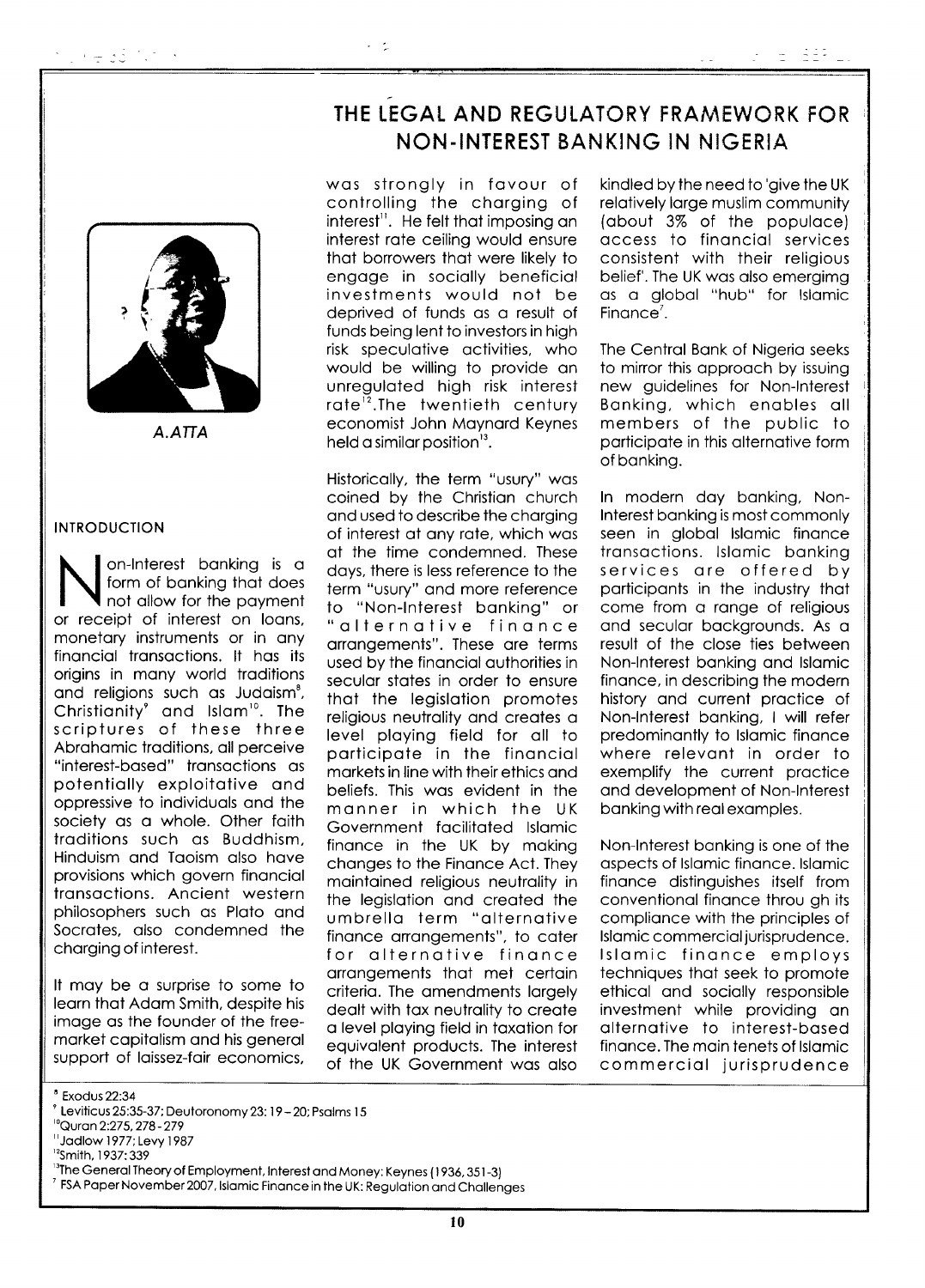prohibit interest payments on monetary loans or securities, speculation, uncertainty in certain contractual terms and engaging in anti-social business activities. Some of the main financing techniques include cost-plus financing (murabaha), financing based on the leasing of an asset (liara), production/construction financing (istisna'a), equity investment (musharaka) and investment certificates (sukuk).

Islamic finance encourages investment in business, which encourages trade, employment and profit. Due to the profit and loss sharing aspects of some Islamic finance techniques, it can also enable poor entrepreneurs to gain access to funding to set up their own businesses, without providing the necessary collateral that may be requested in the conventional banking market.

Another aspect of Islamic financina is that it encourages transparency in transactions. The details of what the purchaser is buying, the product and the nature of the transaction need to be made clear. There is no doubt that in comparison with many approaches to banking, it is more aligned with the macro-economic objectives of most developing countries, namely; job creation, wealth creation and poverty reduction.

In March 2009, The Vatican said banks should look at the rules of Islamic finance to restore confidence amongst their clients at a time of global economic crisis. The Vatican official newspaper Osservatore Romane wrote,"The ethical principles on which Islamic finance is based may bring banks closer to their clients and to the true spirit which should mark every financial service."

#### THE GLOBAL DEVELOPMENT  $2.0$ OF NON-INTEREST BANKING

Due to the fact that Non-Interest banking is a key aspect of Islamic

banking, in charting its -global development in this section, reference will be made mostly to Islamic banking or Islamic finance. This is because in recent years, the growth of Non-Interest banking has been inextricably linked to the growth of Islamic finance.

Non-Interest banking, as a part of Islamic banking is the fastest growing market in ethical finance with an annual average growth of some 10 to 20 per cent. Current global Islamic finance assets stand at approximately (US800 billion) and are estimated by practitioners in the Islamic finance industry to rise to US4trillion by 2015. It is estimated that one-third of the capital financing in the Gulf is compliant with the principles of Islamic commercial jurisprudence.

It is generally agreed that modern Islamic finance started in Egypt in 1963 with the Mit Ghamr savings project, a social banking initiative. This was followed in 1975 by the establishment of both the Islamic Development Bank and the Dubai Islamic Bank. The industry developed through the 1980's and 1990's as the demand for such investments began to grow.In 2002, the Islamic Financial Services Board was established in Malaysia to enhance the stability of the industry by issuing standards. In 2004 we saw the issuance of an Islamic bond by Saxony-Anhalt in Germany. In 2005, the first Islamic property fund was launched by Shamil Bank in China. In 2006, the Japan Bank for International Cooperation established a Shariah Advisory Group. In 2006 we saw the launch of the Dow Jones Islamic Market China/HK Titans Index and in 2010, the first Islamic bond issued by Kuveyt Turk, in Turkey.

The experience in Malaysia and several countries has shown that Islamic finance is open for all who are interested in ethical and socially responsible investment and savings and not just for Muslims. Many of the clients of Malaysian Islamic banks are non-Muslim Chinese, who have found these products competitive and ethical alternatives.

The recent growth of the Islamic finance industry can be attributed to a number of factors. Excess liquidity in the Middle East over the last few years resulted in an increased demand for both conventional and Islamic products. This demand passed through to the international markets and jurisdictions that had amenable accounting, financial and legal capabilities, became beneficiaries of this liquidity. Another consequence of the increased alobal demand was that the international financial institutions that had a presence in the Middle East and South East Asia began developing their Islamic financial services to cater for the industry. The repatriation of funds from the USA, predominantly due to legislation like the Patriot Act in the wake of 9/11, resulted in more investment in other international finance hubs such as London.

#### The UK example

The UK Government has been at the forefront of facilitating Islamic finance in Europe and a great deal can be learned from the approach taken by the administration in developing a legal and regulatory framework for Non-Interest banking. Along with the Financial Services Authority (FSA), the UK Government realized the need for a regulatory framework based on the notion that no one should be denied access to competitively priced financial products on account of their faith. Shariah compliant institutions and products were offered a level playing field by being regulated to the same standard and being conferred a similar degree of consumer protection.

A number of changes have been made to the UK Finance Acts to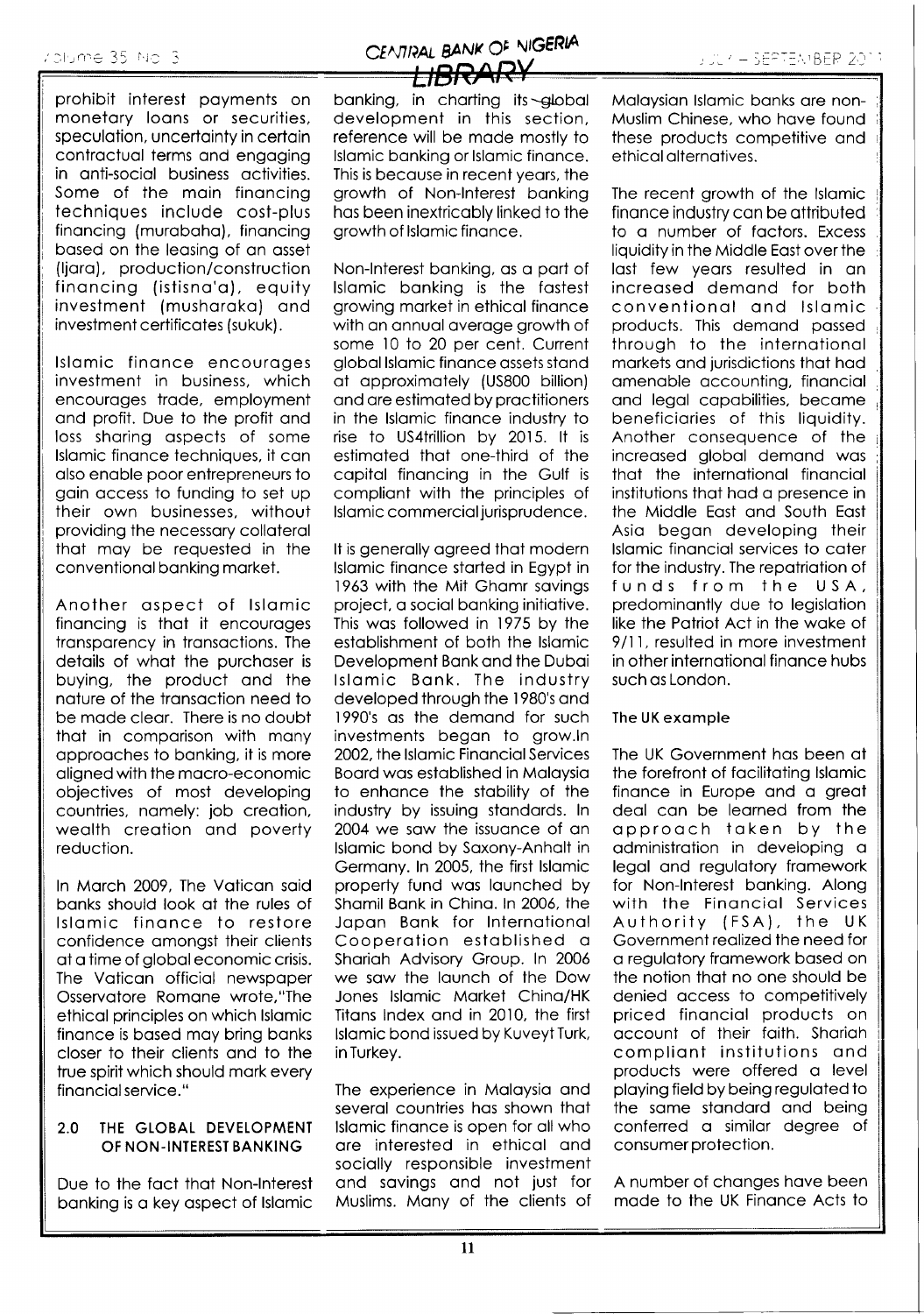ensure thot lslomic Finonce is on o level ploying field with conventionol finonce. The UK hos now reoched o point where it is possible to do transactions compliont with lslomic commerciol jurisprudence in the UK without being odversely burdened by tox.

The UK odministrotion sought to estoblish London os Europe's gotewoy to internotionol lslomic finonce. The former Exchequer to the Treosury, Soroh McCorthy-Fry, soid thot in these difficult times for internotionol finonciol morkets, "new opportunities for growth ond development become increosingly importont. The lslomic finonce morket presents huge long-term opportunities for London ond the UK."8

The FSA has, to date, authorised six wholly Islamic banks and one lslomic hedge fund monoger. According to o recent industry survey, the UK has over  $£18$  billion worth of Shariah-compliant assets, the eighth lorgest omount in the world. To date, there have been 18 Islamic bonds (Sukuk) listed in London ond odmitted to troding on the London Stock Exchonge.

The UK Government hos now removed oll tox borriers to o UK corporate issuing ljara-based Sukuk. This approach will enable UK corporotes to drow on olternotive funds. ln 2010 we sow the issuonce of the first corporote Sukuk out of the UK by lnternotionol lnnovotive Technologies (llT). The deol wos oworded Europeon Deol of the Year at the Islamic Finance News Awords 2010. Duboi-bosed Millenium Privote Equity ore the ultimote finonciers of the tronsoction ond roised finoncing using o Mushoroko structure for the Sukuk. llT is o technology development compony bosed in Newcastle, England.

There have been a number of other londmork tronsoctions in the UK over the lost few yeors which

demonstrate the UK's openness to lslomic finoncing. The foct thot lslomic finoncing con coexist with Western finonce hos resulted in o number of Western ond lslomic corporotions roising copitol to finonce ocquisitions using lslomic finonce techniques. British luxury cor moker, Aston Mortin, for exomple, wos ocquired in 2007 for \$295 million by a consortium including Kuwoit's lnvestment Dor which invests occording to lslomic principles.

Another exomple is the "Shord of Gloss" development, one of London's most high profile skyscroper projects thot is being finonced by o Qotori consortium that also invests according to lslomic principles. There hos olso been the PCFC - Pre IPO Convertible Sukuk. The transaction was used to partially fund Dubai Ports ocquisition of P&O.

The finoncing of the redevelopment of Chelseo Borrocks, one of the most prestigious residential development sites in London, wos olso underwritten by on lslomic <sup>f</sup>inoncing orrongement thot involved o consortium led by o Qotori investment fund.

As Europeon economies come to terms with the effects of the economic crisis, Islamic finance is ottrocting greoter ottention. The French Government hos expressed its support for lslomic <sup>f</sup>inonce by introducing tox chonges ond introducing <sup>o</sup> concept of trust law into its existing civil low system, with the promise of o Sukuk issue in lhe neor future. lssuers of investment debt instruments in Germony, Luxembourg and Italy are also octively pursuing lslomic finonce opportunities, while Hong Kong, Sri Lanka and Singapore are actively vying to become the Asion hub for lslomic finonce. South Africo ond Kenya are also rapidly developing their lslomic finonce copobilities. Recent defoults in the lslomic finance industry have shown that

the Gulf is no stranger to the liquidity issues that the West has<br>suffered. Central banks have Central banks have octively intervened to encouroge inter-bonk lending. Nevertheless, bonkers in the energy rich countries of the Gulf, mointoin o positive outlook with regord to industry's long-term prospects.

30 WHY WOULD NON-INTEREST BANKING BE BENEFICIAL FOR NIGERiA?

Nigerio is o seculor ond plurolistic country with opproximotely <sup>150</sup> million people. lt is the most populous country in Africa and occounts for over holf of the populotion in West Africo. lt is on emerging morket with huge noturol ond humon resources.

Nigerio recognises the need to develop its infrostructure ond regulotory environment. The country hos mony possibilities for corefully torgeted investment ond o greot potentiol to expond os both o regionol ond internotionol morket ployer. There is o growing consensus in the country thot foreign investment is essentiol to realising Nigeria's vast potential ond developmentol requirements. Componies interested in joint ventures ond long-term investments, will find opportunities in the lorge notionol morket. However, to improve prospects for success, it is essentiol for the government to creote o more secure environment os well os ensure thot the necessory legislotive ond regulotory framework is in place in order to ottroct foreign investment.

Over the lost few yeors, trode between Africon notions ond the world's fostest growing economies hos increosed significontly. There has been a huge increase in trade with the Gulf Cooperotion Council from investors looking to diversify their investments ond o significont increose in trode with Chino ond lndio.Strengthening our globol trode ties, combined with the need to finonce lorge-scole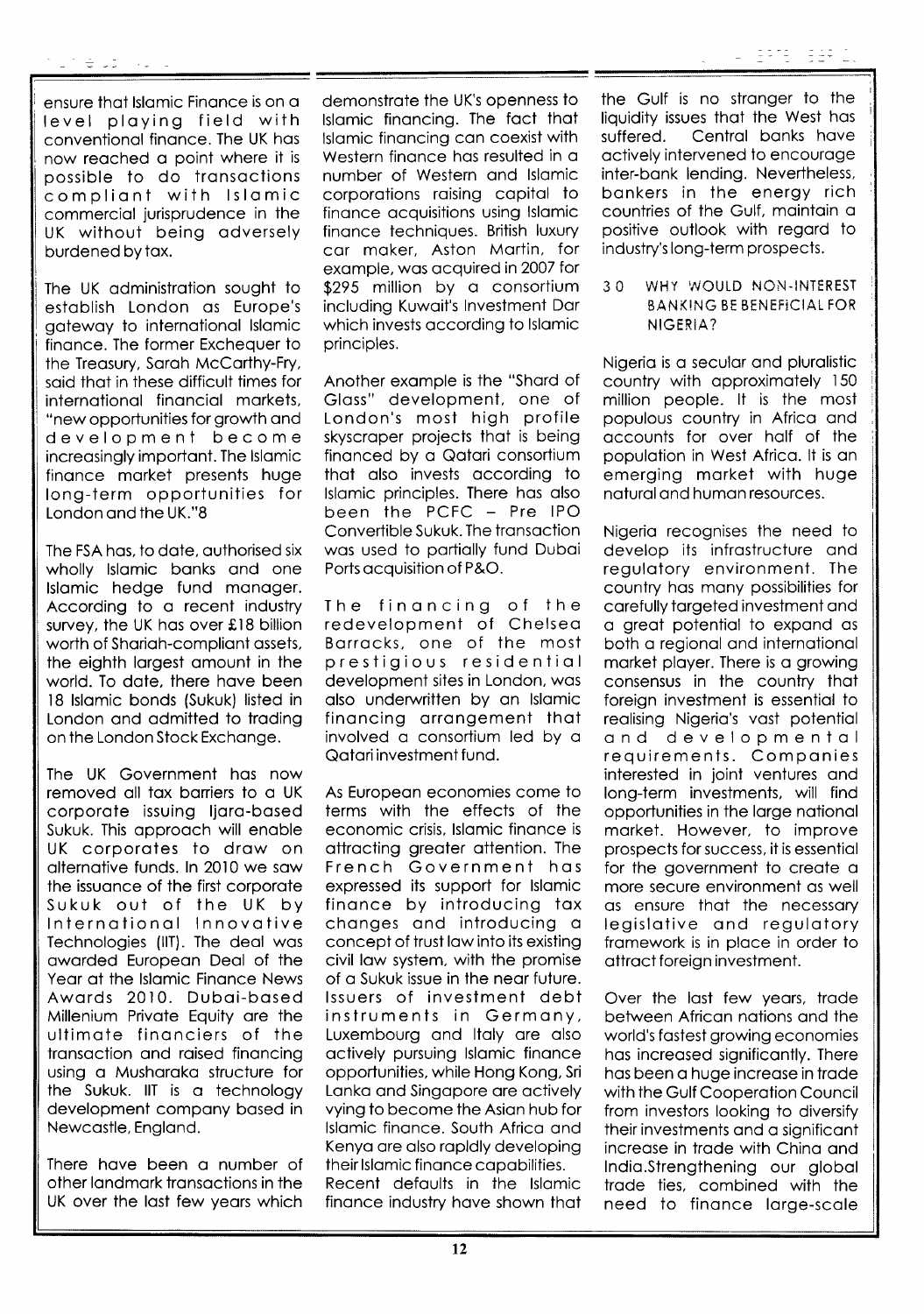infrostructure ond monufocturing projects, os well os o lorge unbonked populotion provides Nigeria with a solid platform to develop ond focilitote Non-Interest banking in Nigeria and colloborote with globol porticiponts in developing the Non-lnterest bonking morket in Africa.

There is a great deal of potential for Non-lnterest microfinoncing, trode ond project finoncing ond copitol morket tronsoctions, both domesticolly ond internotionolly. The banks in Nigeria, authorised to engoge in Non-lnterest bonking, would structure these products for Nigerion ond internotionol consumers using o combinotion of Non-lnterest bosed controcts. These controcts define the kind of structures thot underpin specific products. Different products moy use the some controcts ond some products ore comprised of <sup>o</sup> combinotion of controcts. The moin controcts thot would be used for transactions would be:

- Profit shoring ogreements: in 1. which two parties collaborate on o project. One porty provides the investment ond the other porty provides the expertise. The profits of the joint venture are shared between the two parties as previously ogreed in the controct;
- 2. Joint venture ogreements: in which on investor ond on entrepreneur ogree to collaborate on a project, and both contributing the ogreed copitol. The controct will olso set out the terms for shoring the profits ond losses;
- 3. Declining bolonce partnerships: are a variation of the joint venture ogreements. It is usuolly used for property tronsoctions, in which the ownership of the osset is divided into units which one porty buys from the other over time. The purchosing porty groduolly increoses their shore

until full ownership of the osset is transferred to them;

- 4. Leasing contracts: in which the owner of on osset (the lessor) leases an asset to a lessee,<br>who pays a prepays a predetermined rental to the lessor for the use of the osset.An exomple of this is thot o bonk buys mochinery ond leoses it to ocustomer. All terms ore ogreed of the stort. There con also be an option to buy the osset in some of these controcts;
- 5. Purchose ond resole controcts: in which o bonk, for exomple, purchoses on osset identified by a second party with the intention of immediotely reselling it to the second porty for poyment of o pre-orronged higher sum os o set dote in the future. Poyment con be mode in instolments;
- 6. lnvesment Certificotes: these ore investment certificotes which ore economicolly equivolent tobonds. They differfrom bonds, in thot they orenot d e b t - b o s e <sup>d</sup> instruments thotpoy interest. These certificotes ore ossetbocked or osset-bosed instruments ond represent the octuol or beneficiol ownership bythe certificoteholders in on underlying osset. Distributions ore mode to theinvestors in line with their proportionol ownership of the osset. Such investment certificotes moy be issued by governments or private companies; and
- 7. lnsuronce: this is o mutuol insurance arrangement. A group of individuols poy money into o fund. This fund is then used to cover poyouts to members of the group once o cloim is mode. The money in the fund is usuolly invested in Non-lnterest beoring ond ethicolly profitoble ventures, in order to generote profit for the

fund.

It would be to the odvontoge of Nigerions to focus on the products thot the Non-lnterest bonking industry hos to offer ond determine whot the impoct could be on the economy. Nigeria is strotegicolly positioned to work with various partners in all sectors of the Nigerion economy, especiolly in developing infrostructure, electricity, reol estote ond housing sector, ogriculture ond oil & gos. Facilitating the regulatory and legislative framework for Nonlnterest bonking in Nigerio would enhonce Nigerio's competitiveness in financial services by establishing Nigeria as o regionol hub for internotionol Non-lnterest bonking in Africo. lt would also ensure that all citizens, irrespective of theirreligious beliefs have access to competitively priced finonciol products.

#### 4.0 THE CURRENT LEGAL AND REGULATORY FRAMEWORK AND SUGGESTIONS

Non-lnterest bonking is on increasingly important part of business globolly. The Nigerion Government policy hos in recent yeors recognized this, ond measures have been taken to promote ond focilitote Nigerio os o hub for Non-lnterest bonking in Africa. On 21st June 2011, the CBN launched new guidelines for the regulotion ond supervision of institutions offering Non-lnterest finonciol services in Nigerio. This is in exercise of its stotutory object of promising o sound finonciol system in Nigeria and pursuant to its power under Sections 2(d), 33(l) of the CBN Act, 2007 ond Section 57 of the Banks and Other Finonciol lnstitutions Act (BOFIA), 1991. These guidelines ore issued pursuont to the Non-lnterest bonking regime.

The latest guidelines issued on 21 June hove been issued following the review of the eorlier guidelines issued bosed on the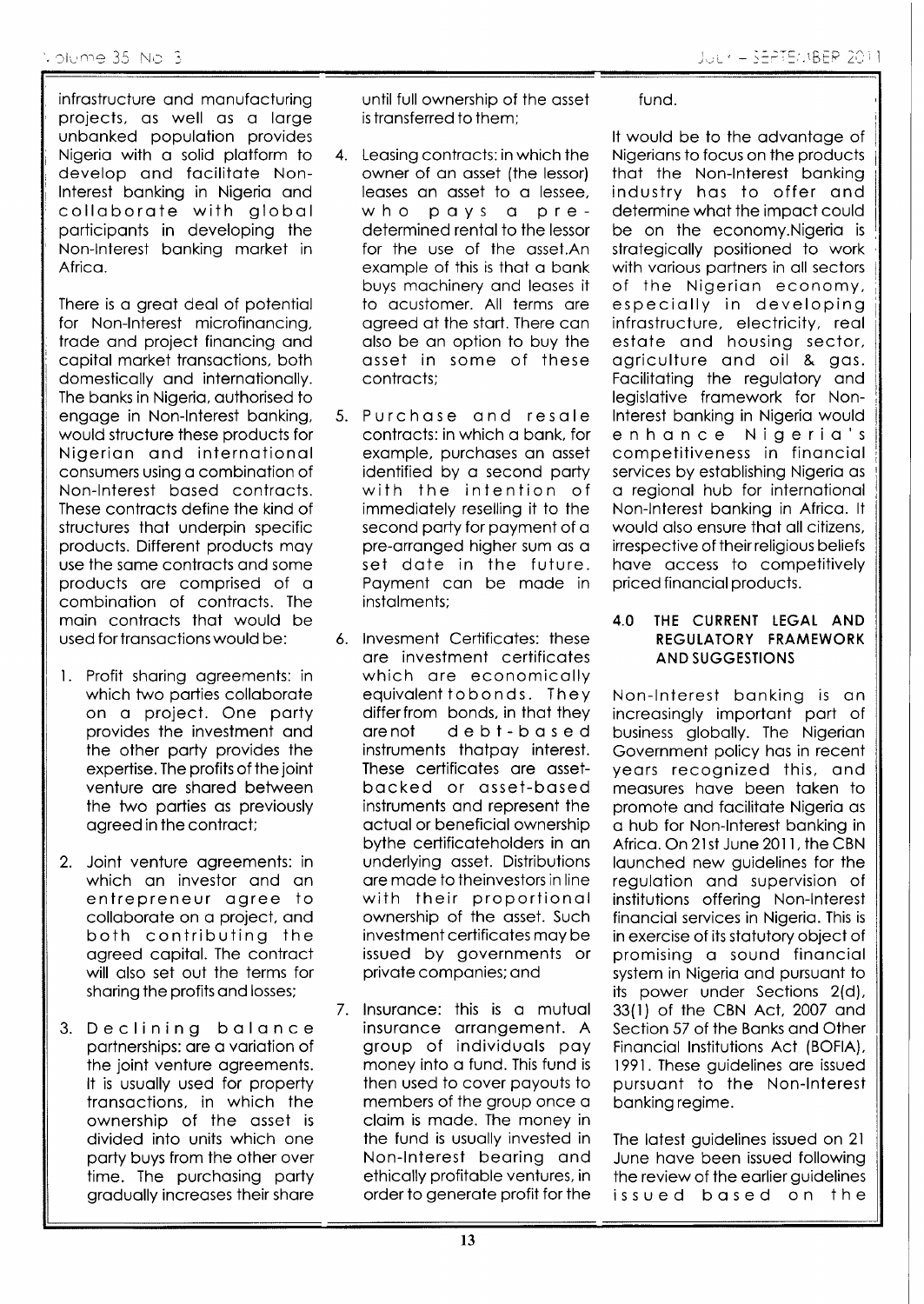recommendotions of vorious stokeholders.The new guidelines clorify the definition of Nonlnterest bonking which is comprised of lslomic bonking ond other forms of Non-lnterest bonking not bosed on lslomic commerciol jurisprudence. This is in accordance with the provisions<br>BOFIA which permits the two types of Non-Interest banking. This ensures that discrimination on any grounds with regord to participants in any transaction regording o Non-lnterest finonciol institution, is strictly prohibited.

The new guidelines provide for on Advisory Council of Experts whose responsibility is to odvise the CBN on the opproprioteness of relevont finonciol products to be offered by the institutions from on ethicol perspective.

Section 23 (1) and section 66 of the BOFIA )991, (os omended), tocitly recognize the licensing of Nonlnterest Bonks (NlBs). The CBN is obliged, by law, to issue licenses to, ond regulote oppropriote entities for the estoblishment of bonks ond other finonciol institutions including NlBs provided they meet the regulotory requirements for licenses''. ln view of this, the CBN is open to receiving ond evoluoting opplicotions for licensing of Non-lnterest bonking institutions bosed on other principles rother thon the lslomic voriont ond will soon issue separate guidelines for Nonlnterest bonking under other principles.

The CBN gove o provisionollicense to Joiz lnternotionol Bonk in June 2O1l to estoblish o bonk thot would operote entirely under Nonlnterest principles but olso under the provisions of the BOFIA. The promoters of Joiz lnternotionol Bank have six months to fulfill these requirements which deol lorgely with copitol odequocy requirements ond of monogement thot poss the "fit

''secfions3&31, BOFIA

ond proper" test, oport from the business plon of the bonk. lndeed, the bonk hos since commenced operotions.

 $\frac{44}{\pi} \frac{1}{\pi} \frac{1}{\ln 2}$ 

lnvestors, whether from ony religious denomination or not have a right to acquire an equity stoke in ony of the bonks thot ore licensed under the Non-lnterest bonking guidelines. Nigerions of oll foith troditions con open occounts with ony of the bonks licensed under the Non-lnterest Bonking guidelines, ond con ottend onnuol generol meetings if they ore shoreholders or investors.

The initiotive by the Nigerion regulotors will certoinly put Nigerio on trock for becoming o hub for Non-lnterest bonking in Africo ond help to develop the economy. The CBN is not olone in this. ln its own effort to regulote lslomic finonce in Nigerio, the Securities ond Exchonge Commission (SEC), on Jonuory 27, 2011, pursuont to Section 313(6) of the Investments ond Securities Act (lSA), <sup>2007</sup> mode the Rules on lslomic Fund Monogement. The Rules set out the comprehensive requirements for "corrying on lslomic fund monogement either os on lslomic window or as an Islamic fund manager that entirely (sic) carries on lslomic fund monogement." The Rules also includes provisions for Shariah Advisory Council and Shariah Supervisory Board.

#### Suggested Government ledinitiatives

ln order to investigote the obstocles focing the development of Non-lnterest bonking products, it would moke sense for o working group to be estoblished by the CBN, which includes the Ministry of Finonce, the Federol lnlond Revenue Service ond stokeholders in the industry. This will focilitote the introduction of tox ond regulotory chonges to enoble Nigerion companies to offer a wide range

of Non-lnterest bonking products.

An Alternotive Finonce committee hos olreody been estoblished, which is comprised of the CBN, Securities ond Exchonge Commission, the Debt Management Office and other porticiponts in the industry to discuss how to develop olternotive finonce methods for infrostructure developmentin Nigerio

The Nigerio Chomber of Commerce ond lndustry should olso set up o sub-group to produce o strotegy for the promotion of Nigerio os globol portner for the provision of Non-lnterest bonking services.

A Non-lnterest bonking Experts Group should olso be estoblished in order to lioise ond odvise these institutions on vorious issues. The Government should olso set out its strategy to spread awareness obout the growth of Non-lnterest bonking in Nigerio ond highlight the borriers to future development.

#### Suggesled legislotive developments

#### **Initial Steps**

Amendments moy need to be made to the relevant financial legislotion, which coter for Nonlnterest bonking orrongements, in the oreo of stomp duty for exomple. ln order to develop products thot enoble individuols to use Non-lnterest bonking property orrongements, such individuols should not be required to poy o double chorge to stomp duty, due to the noture of the finonciol structure. Such provision should also apply to property transactions thot involve equity shoring orrongements.

#### Borrowing arrangements

The legislotion will olso need to clarify how it will treat cost plus sales ond how it will be referred to in the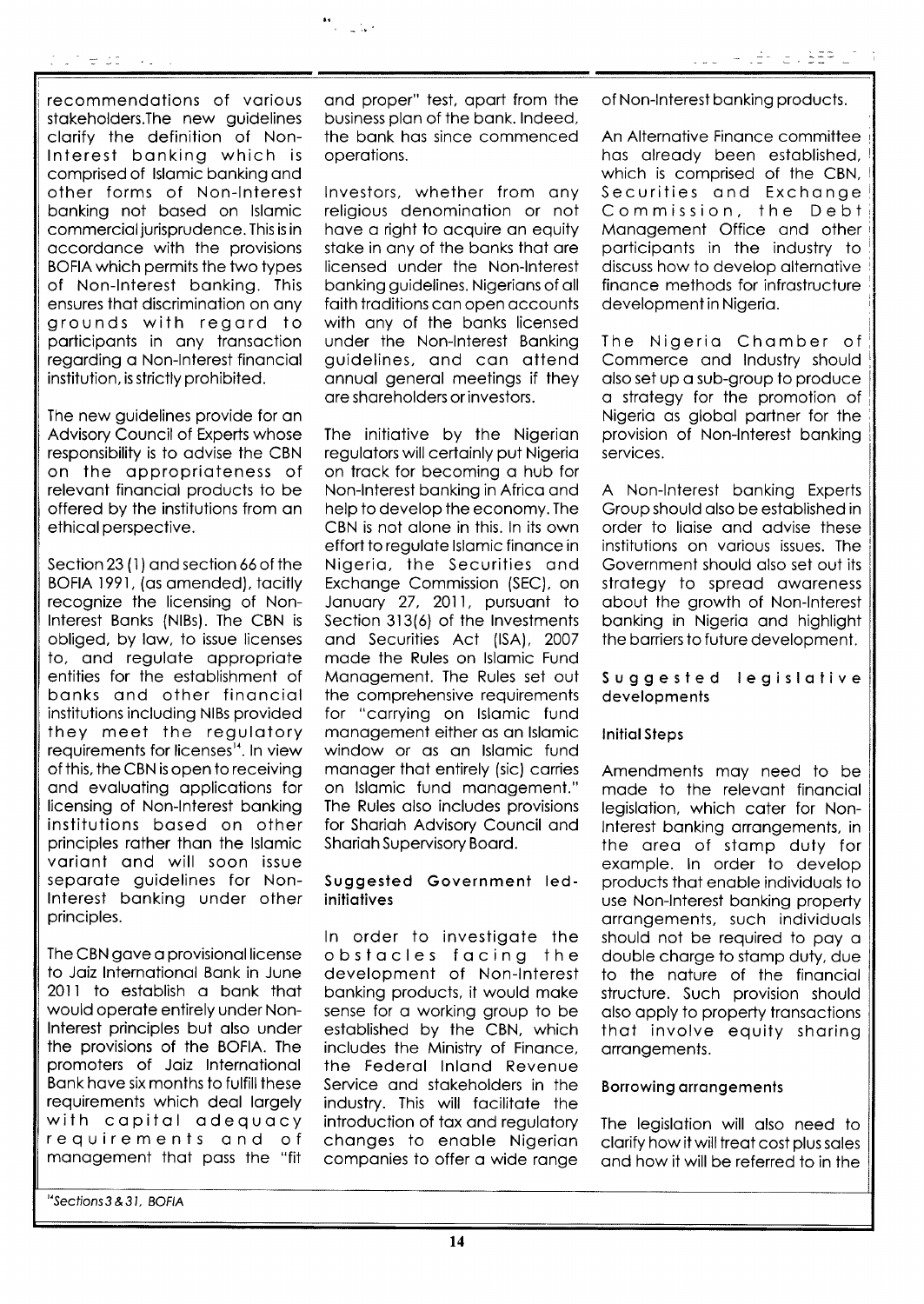legislotion. Often, cost plus soles con be referred to os purchose and resale arrangements. It is importont for there to be clority os to whether the arrangement is to be treoted os o loon for tox purposes. The legislation will also need to consider how shared ownership is to be treated, when it comes to borrowing orrongements.

#### Deposil orrongements

Deposit orrongements con be introduced through portnership finoncing. This con sometimes be referred to as a profit share return ond con be toxed os if it were interest rother thon treoting it os o distribution. Profit share agency (in which the agent manages the sum of money being invested ond the return from the investment) con olso be treoted in the some woy.

### lnvestment bonds

The legislotors will need to consider the woy in which Non-lnterest bonking investment bonds ore treoted from o tox perspective. Stamp duty, capital gains tax and copitol ollowonces with need to be reviewed. Any stomp duty exemptions moy need to be reviewed in light of whether the individuol certificote holder gets control of the issuing vehicles ossets by virtue of the certificote holding.

#### 5.0 WHAT ELSE NEEDS TO BE DONE IN ORDER TO MOVE FORWARD?

The new guidelines indicote thot the Nigerian regulatory authorities believe thot the growth of Non-Interest banking in Nigeria is beneficiol to oll Nigerion citizens. From o retoil perspective, oll consumers goin o wider choice of retoil finonciol services, os well os those consumers whose religious beliefs previously prevented them <sup>f</sup>rom occessing conventionol finonce. From o wholesole perspective, the entire country con benefit from Nigerio's success os the leoding Africon centre for Non-lnterest bonking.

ln order for Non-lnterest bonking to expond, it is criticol thot more consumers ond investors ore mode owore of the products ovoiloble ond understond them. Non-lnterest bonking in Nigerio, does foce porticulor chollenges in this oreo, due to the skepticism thot hos surrounded the introduction of the Non-lnterest banking guidelines thus far. It is a country with o diverse ethnoreligious set-up and the framework should to the greotest extent possible promote classification thot reminds oll consumers thot they con porticipote in this alternative form of banking.

#### Roising Aworeness

The Non-lnterest bonking sector in Nigerio needs to give consumers confidence obout the outhenticity of the products ond the monner in which they ore reguloted. The sector will olso need to roise the profile of Nigero as an international centre for Nonlnterest bonking in Africo.

The CBN, financial institutions and troining centres should odopt the following approach to raising levels of oworeness obout Nonlnterest bonking:

- increosing oworemess obout finonciol copobility ond inclusion, in which the ovoilobility of o Non-lnterest bonking provides on odditionol choice for consumers; o
- a ensuring thot Non-lnterest bonking is reguloted to the some high stondords os conventional finance. This will increose consumer confidence with regord to the sofeguords in the industry; ond
- a ensuring thot Non-lnterest bonking consumers ore provided with the some level

of advice and transparency given to conventionol finonce consumers, so they con be well-informed when engaging Non-Interest bonking services.

The internotionol Non-lnterest bonking industry hos been the key driver behind the progress thot hos been made so far on raising oworeness. There hove been numerous initiotives including the production of bank-specific moteriol, seminors ond conferences.

Support from the Ministry of **Finance** 

ln terms of specificolly roising oworeness of Non-lnterest bonking, members of the Ministry of Finonce should ottend o voriety of Non-lnterest bonking events, in order to hove o diologue with the industry porticiponts.

Supporl from the Chomber of Commerce ond lnduslry

The Nigerion Ministry of Commerce ond lndustry, should work to promote the strategy for the promotion of Nigerio os o Nonlnterest bonking hub for Africo. Utilising overseos stoff, they should hold events ocross the globe. They should olso seek to be involved in Non-lnterest bonking events globolly.

### Catering for the unbanked population

A large percentage of Nigeria's population remains unbanked. Non-lnterest bonks need to collaborate with conventional banks in order to take banking services closer to the customer. Community leoders need to be involved in order to disseminote informotion of options for personol finance. Increasing knowledge omongst community leoders is o valuable step in reaching the widercommunity.